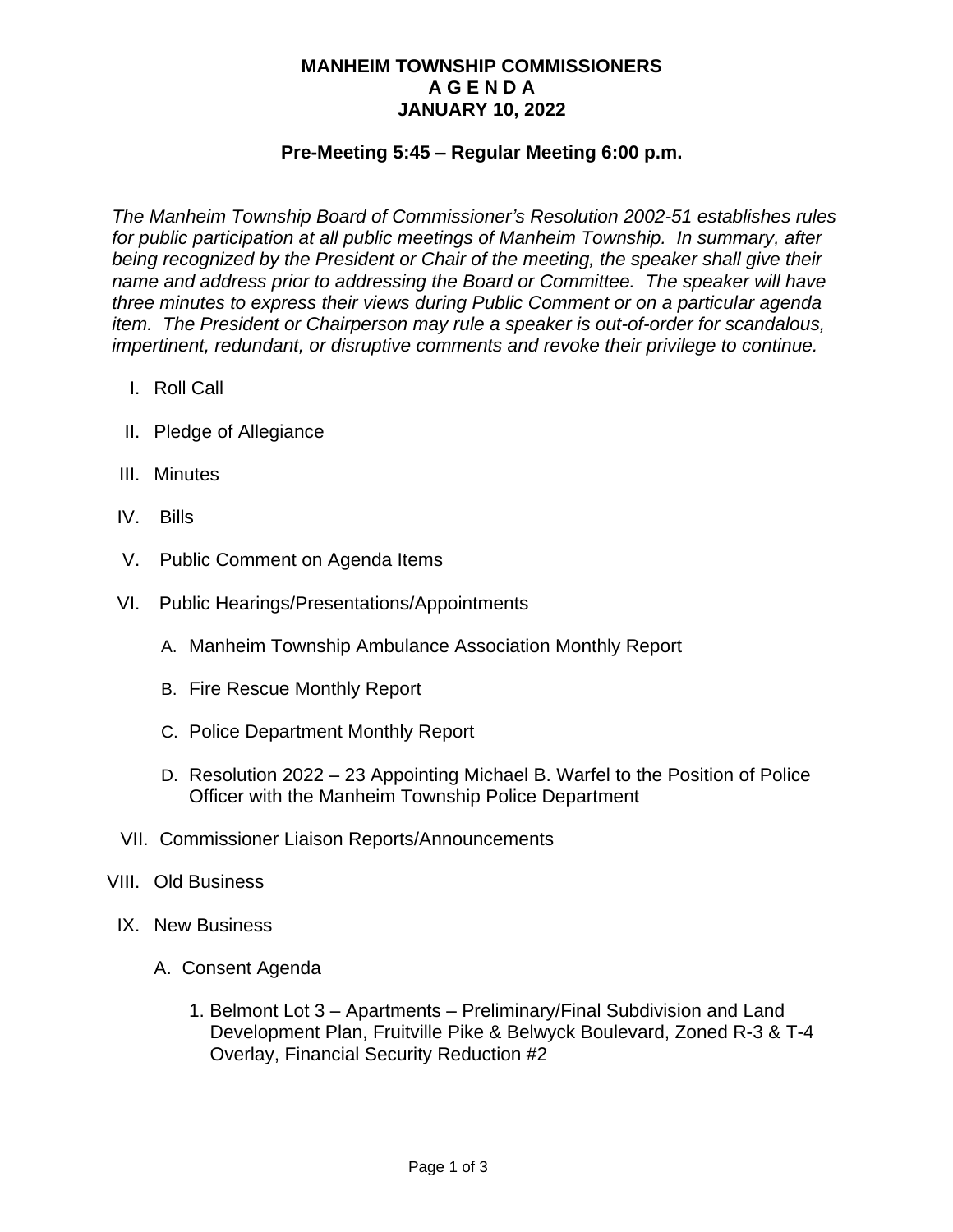## **MANHEIM TOWNSHIP COMMISSIONERS A G E N D A JANUARY 10, 2022**

### **Pre-Meeting 5:45 – Regular Meeting 6:00 p.m.**

- 2. Brent L. Miller Jewelers Preliminary/Final Lot Add-On and Stormwater Management Plan, 1610 Manheim Pike, Zoned B-4, Financial Security Reduction #1
- 3. 801 Lititz Road Stormwater Management Plan, 801 Lititz Road, Zoned R-1, Financial Security Release
- 4. Lancaster Bible College Turf Field Stormwater Management Plan, 901 Eden Road, Zoned IN, Financial Security Release
- B. Resolutions
	- 1. Resolution 2022 24: Dissolution of the Police Advisory Committee
- C. Ordinances
	- 1. Ordinance 2022 01: Street Dedication (Grandview)
	- 2. Ordinance 2022 02: Authorizing the Board of Commissioners to Appoint a Deputy Tax Collector and Modify the Tax Collector's Compensation
	- 3. Resolution 2022 25: Approving the Tax Collector's Appointment of the Lancaster County Treasurer's Office as the Deputy Tax Collector
- D. Motions/Decision
	- 1. Motion: Request Approval to Receive Bids for Various Public Works Equipment, Materials and Projects
	- 2. Motion: Appointment of Chairperson and Vice-Chairperson for the Agriculture/Farm Advisory Committee
	- 3. Motion: Appointment of Commissioners as Department Liaisons
	- 4. Motion: Appointment of Commissioners to the Lancaster Inter-Municipal Committee, Central Lancaster County Council of Government (COG) and General Municipal Authority
- E. Acknowledgments
	- 1. Shakher Patel Zoning Ordinance Text Amendment Petition Amend Article V, Section 503, Article XXIV, Section 2408 and Article XX, Section 2002